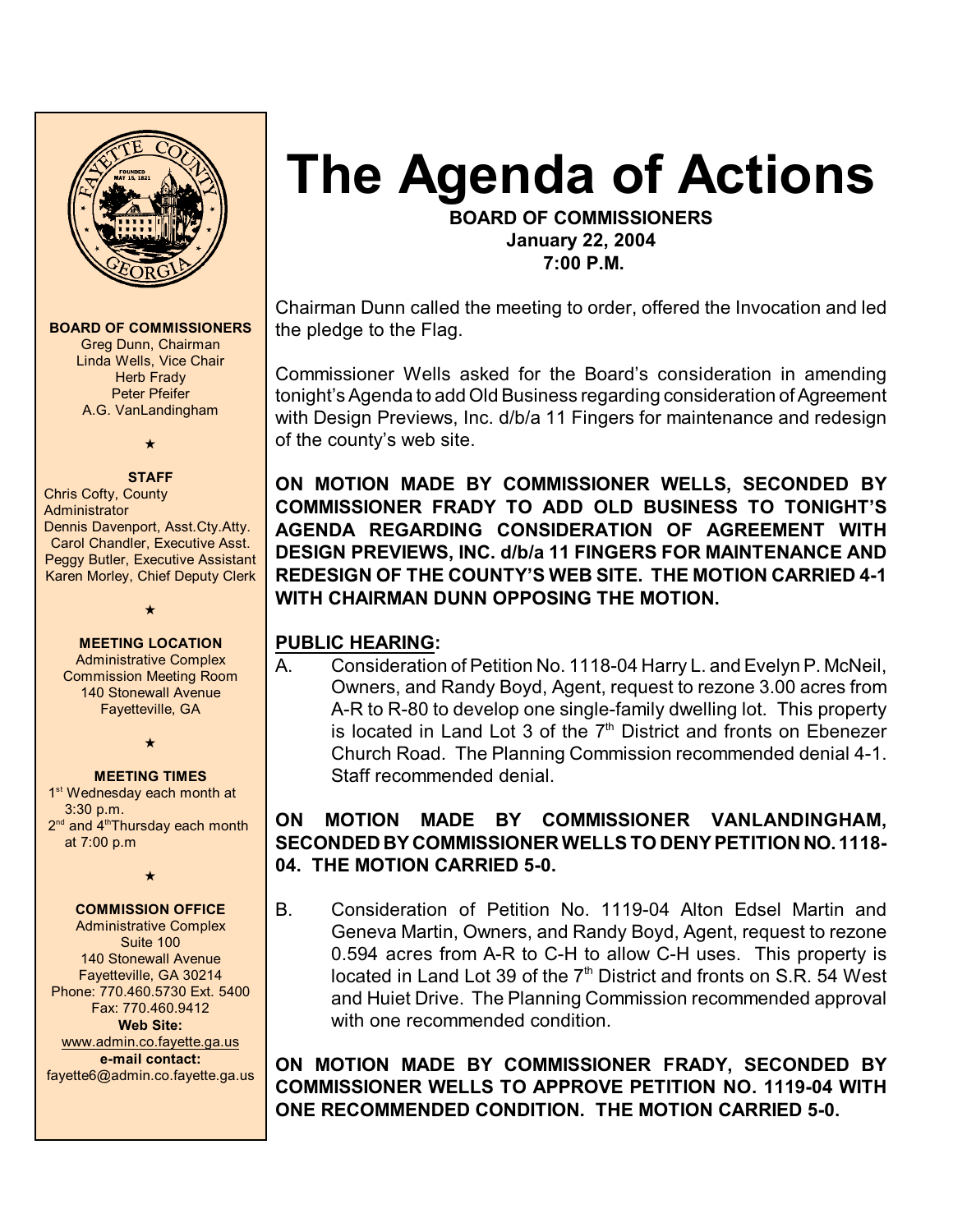**Agenda of Actions January 22, 2004 Page 2**

## **NEW BUSINESS:**

C. Consideration of approval to hold a Master Gardener/Composter demonstration and compost bin distribution event in the County Administrative Complex parking lot on March 27, 2004.

# **ON MOTION MADE BY COMMISSIONER WELLS, SECONDED BY COMMISSIONER PFEIFER TO APPROVE THE MASTER GARDENER/COMPOSTER DEMONSTRATION AND COMPOST BIN DISTRIBUTION EVENT TO BE HELD IN THE COUNTY ADMINISTRATIVE COMPLEX PARKING LOT ON MARCH 27, 2004. THE MOTION CARRIED 5-0.**

### **OLD BUSINESS:**

Consideration of Agreement with Design Previews, Inc. d/b/a 11 Fingers for Maintenance and Redesign of the County's web site.

**ON MOTION MADE BY COMMISSIONER WELLS, SECONDED BY COMMISSIONER FRADY TO APPROVE THE AGREEMENT OF DESIGN PREVIEWS, INC. d/b/a 11 FINGERS FOR MAINTENANCE AND REDESIGN OF THE COUNTY'S WEB SITE. THE MOTION CARRIED 3-2 WITH CHAIRMAN DUNN AND COMMISSIONER PFEIFER OPPOSING THE MOTION.**

**CONSENT AGENDA: ON MOTION MADE BY COMMISSIONER VANLANDINGHAM, SECONDED BY COMMISSIONER FRADY TO APPROVE THE CONSENT AGENDA AS PRESENTED. THE MOTION CARRIED 5-0.** 

- 1. Approval of request from the Director of 911 Communications Cheryl Rogers to transfer insurance funds from the general fund to department line item 21530800-522234 Radio Repair Services.
- 2. Approval of request from the Whitewater Middle School Band Boosters to place a sign on the old courthouse lawn from January  $29<sup>th</sup>$  through February 6, 2004 advertising their annual band fundraiser to be held on February 6, 2004.
- 3. Approval of request from the Director of Engineering to approve Shenandoah Estates as a street light district in Fayette County.
- 4. Approval of recommendation to reappoint Lynette Peterson and Lynn Redwood to the Fayette County Board of Health for another six-year term commencing on January 1, 2004 and expiring on December 31, 2009.
- 5. Approval of Resolution 2004-04 establishing qualifying fees for 2004 elections in Fayette County.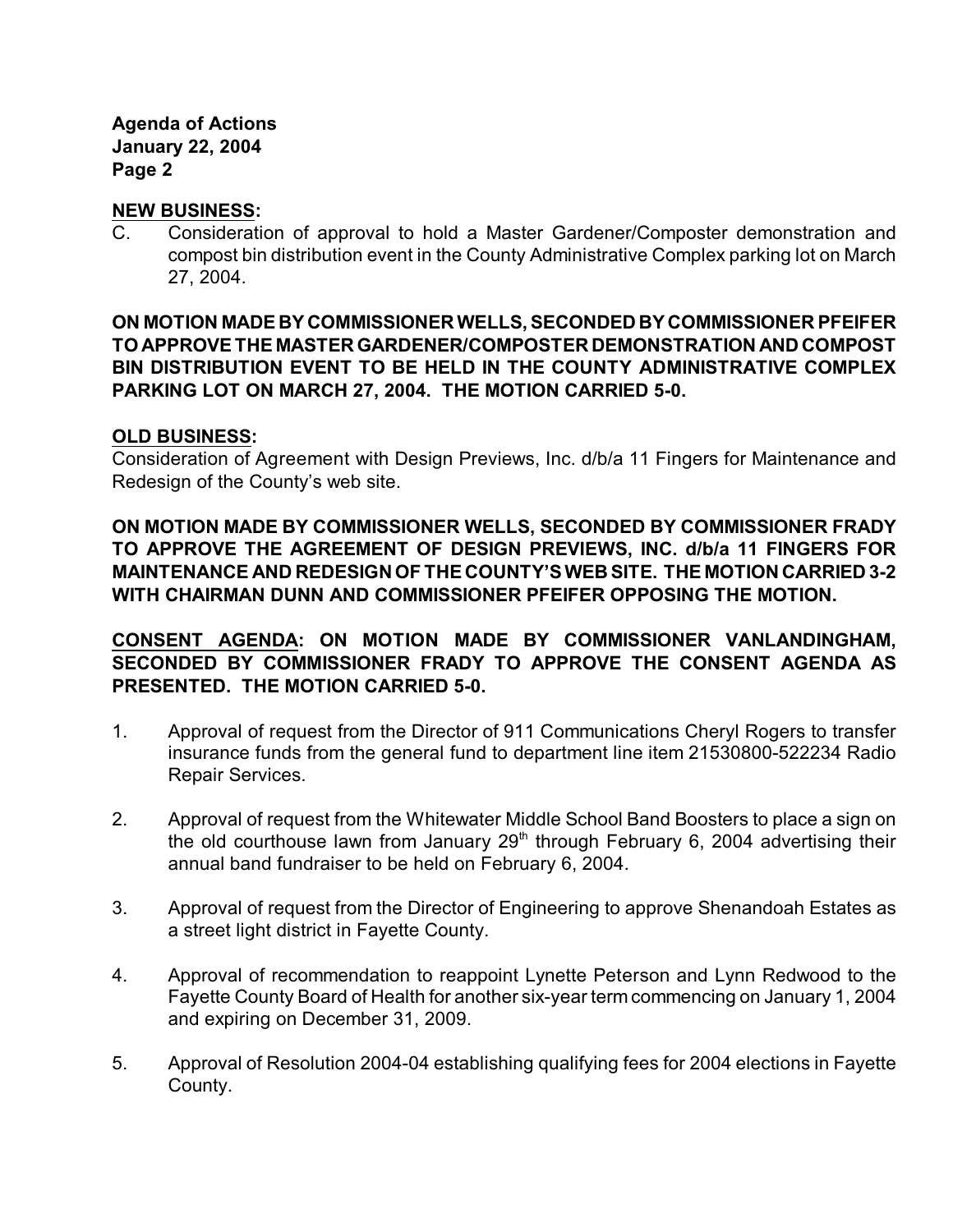# **Agenda of Actions January 22, 2004 Page 3**

6. Approval of request from the Director of Public Works Lee Hearn to approve the sum of \$5,900 to Mallett Consulting for the surveying services for right-of-way acquisition on Snead Road.

# **PUBLIC COMMENT:**

Members of the public are allowed up to five minutes each to address the Board on issues of concern other than those items which are on this evening's agenda.

**Mark Rogers:** Mark Rogers, a resident of Fayette County, commented on an employment issue.

## **STAFF REPORTS:**

**EXECUTIVE SESSION:** Attorney Davenport requested an executive session to discuss three legal items.

Chairman Dunn requested an executive session to discuss one personnel matter.

**EXECUTIVE SESSION: ON MOTION MADE BY COMMISSIONER WELLS, SECONDED BY COMMISSIONER VANLANDINGHAM TO ADJOURN TO EXECUTIVE SESSION TO DISCUSS THREE LEGAL ITEMS AND ONE PERSONNEL MATTER. THE MOTION CARRIED 5-0.** 

**LEGAL:** Attorney Dennis Davenport updated the Board on a legal item.

**ON MOTION MADE BY COMMISSIONER FRADY, SECONDED BY COMMISSIONER WELLS TO AUTHORIZE ATTORNEY DAVENPORT TO PROCEED IN THIS MATTER. THE MOTION CARRIED 5-0.**

**ON MOTION MADE BY COMMISSIONER FRADY, SECONDED BY COMMISSIONER WELLS TO AUTHORIZE ATTORNEY DAVENPORT TO PROCEED IN THIS MATTER. THE MOTION CARRIED 5-0.**

**LEGAL:** Attorney Dennis Davenport updated the Board on a legal item.

# **THE BOARD TOOK NO ACTION ON THIS MATTER.**

**LEGAL:** Attorney Dennis Davenport reported to the Board on a legal item.

**THE BOARD TOOK NO ACTION ON THIS MATTER.**